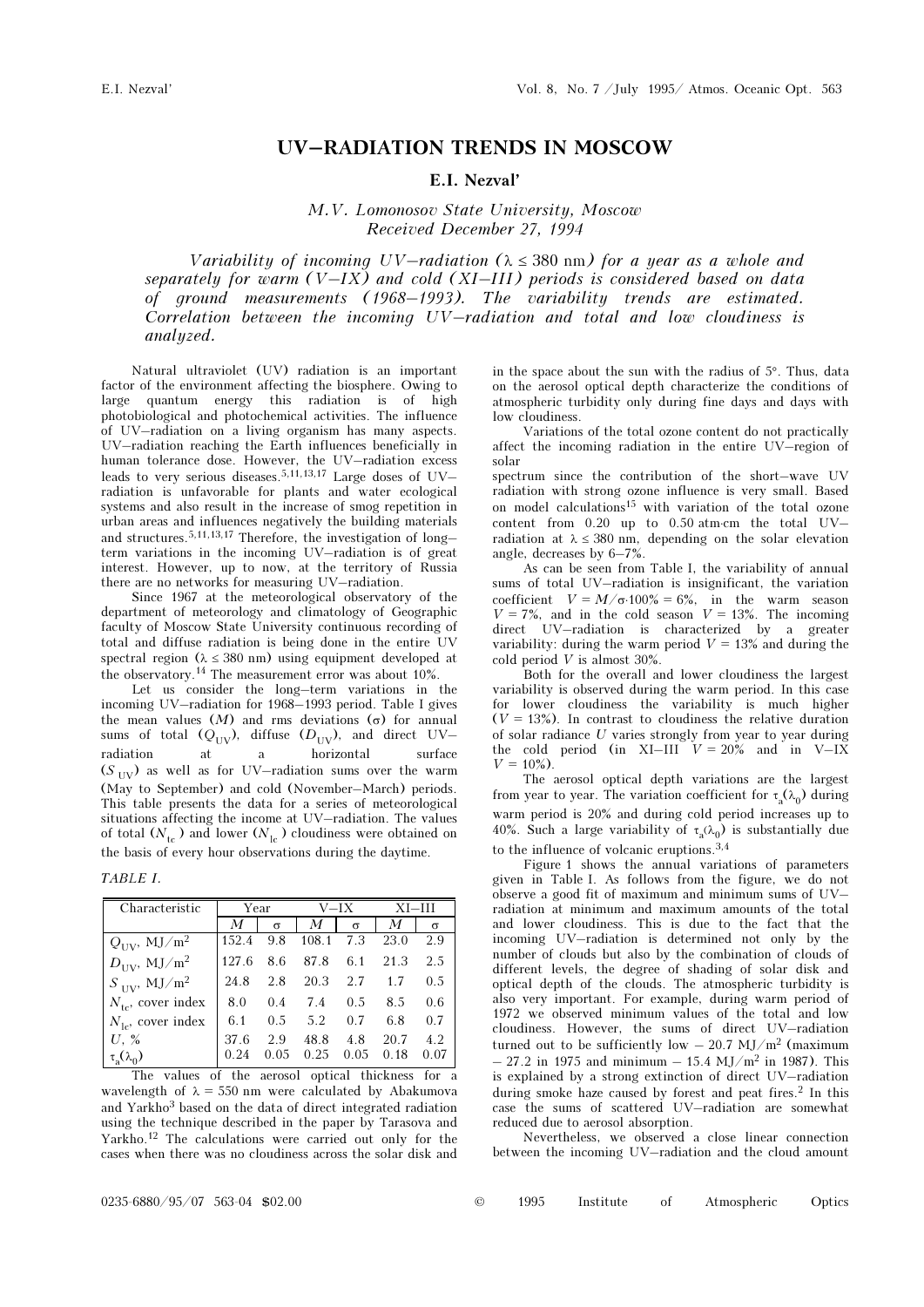(total and especially lower cloudiness, Table II). Table II gives also the values of  $H$ :

$$
H = |r| \sqrt{n-1} ,
$$

where  $n$  is the number of years of observations. Significance of the correlation coefficient r

was checked by comparing the values of H obtained with their critical values for  $n = 26$  at a given reliability of the derivation of  $P$  (Ref. 10, see Table II). The  $H$  values for the correlation coefficient between the incoming total UV–radiation and the amount of lower cloudiness far exceed the critical values of H even for  $P = 0.999$ .



FIG. 1. Variations in the sums of total (1), scattered (2) UV–radiation, mean amount of total (3) and lower (4) cloudiness during daytime, relative duration of Sun shine (5) and aerosol optical depth of the atmosphere at  $\lambda = 550$  nm (6) as a whole for one year – a, during warm period (V–IX) – b, and during cold period (XI–III) – c.

TABLE II. Coefficients of correlation r between the incoming direct  $S'_{UV}$ , scattered  $D_{UV}$ , and total  $Q_{UV}$ UV–radiation for one year, during warm and cold periods and meteorological characteristics of the atmosphere (1968–1993)\*.

|               | Type                                                               | Characteristics |              |                          |                   |                |   |  |
|---------------|--------------------------------------------------------------------|-----------------|--------------|--------------------------|-------------------|----------------|---|--|
| Period        | of                                                                 |                 | $N_{\rm tc}$ |                          | $N_{\rm lc}$      |                | U |  |
|               | radiatio                                                           | r               | H            | r                        | H                 | r              | Н |  |
|               | $\mathbf n$                                                        |                 |              |                          |                   |                |   |  |
| Year          | $Q_{UV}$                                                           |                 | 3.60         | $\sim$                   |                   | 3.85 0.74 3.70 |   |  |
|               |                                                                    | 0.72            |              | 0.77                     |                   |                |   |  |
|               | $D_{\rm UV}$                                                       |                 |              | $3.35 - 3.60 0.61 3.05$  |                   |                |   |  |
|               |                                                                    | 0.67            |              | 0.72                     |                   |                |   |  |
|               |                                                                    |                 | $-2.20$      |                          | $-2.25$ 0.71 3.55 |                |   |  |
|               |                                                                    | 0.44            |              | 0.45                     |                   |                |   |  |
| May-September | $S'_{UV}$<br>$Q_{UV}$                                              |                 |              | $3.80 - 3.85 0.73 3.65$  |                   |                |   |  |
|               |                                                                    | 0.76            |              | 0.77                     |                   |                |   |  |
|               | $\begin{aligned} D_{\rm UV} \\ S_{\rm UV}^\prime \\ \end{aligned}$ |                 |              | $-3.00 - 3.10 0.53 2.65$ |                   |                |   |  |
|               |                                                                    | 0.60            |              | 0.62                     |                   |                |   |  |
|               |                                                                    |                 |              | $-3.30 - 3.35 0.76 3.80$ |                   |                |   |  |
|               |                                                                    | 0.66            |              | 0.67                     |                   |                |   |  |
| November-     | $Q_{\rm UV}$                                                       |                 |              | $2.95 - 3.75 0.71 3.55$  |                   |                |   |  |
| March         |                                                                    | 0.59            |              | 0.75                     |                   |                |   |  |
|               |                                                                    |                 |              | $2.70 - 3.65 0.64 3.20$  |                   |                |   |  |
|               | $D_{\rm UV}$ $S_{\rm UV}^\prime$                                   |                 | 0.54         | 0.73                     |                   |                |   |  |
|               |                                                                    |                 |              | $2.90 - 2.80 0.75 3.75$  |                   |                |   |  |
|               |                                                                    | 0.58            |              | 0.56                     |                   |                |   |  |

\* In the case of October to March period the reading begins from the cold period of 1967–1968. For  $n = 26$  at  $\overline{P} = 0.95$  $H = 1.941$ ; at  $P = 0.99$   $H = 2.479$ ; at  $P = 0.999$  $H = 3.037$ .

In contrast to the integral  $flux<sup>1</sup>$  we observe sufficiently high negative correlation coefficients between the incoming scattered UV–radiation and the cloud amount. This is accounted for by the different influence of cloudiness on the value of scattered UV– and integrated radiation. Based on the data from Ref. 6 with the availability of cloudiness the daily sums of scattered integrated radiation increase on the average by 20–50% as compared to clear days and only at overcast we observe the 20–30% decrease of daily sums of scattered radiation. In the UV spectral range  $\lambda \leq 380$  nm the small growth in daily sums of scattered radiation is observed only in summer months at daily average cloudiness of 2–3 cloud amount and the losses at solid cloud cover of lower level are 50–60%.

TABLE III. Coefficients of correlation between the incoming total UV–radiation for each month and the meteorological characteristics of the atmosphere.

| Months    | $N_{\rm tc}$ |      | $N_{\rm lc}$                     |      | U    |      |
|-----------|--------------|------|----------------------------------|------|------|------|
|           | r            | Η    | r                                | Η    | r    | H    |
| January   | 0.70         | 3.50 | $-0.74$                          | 3.70 | 0.54 | 2.70 |
| February  | 0.75         | 3.75 | $-0.85$                          | 4.25 | 0.84 | 4.20 |
| March     | 0.67         | 3.35 | $-0.80$                          | 4.00 | 0.67 | 3.35 |
| April     | 0.78         | 3.90 | $-0.81$                          | 4.05 | 0.82 | 4.10 |
| May       | 0.75         | 3.75 | $-0.80$                          | 4.00 | 0.80 | 4.00 |
| June      | 0.78         | 3.90 | $-0.84$                          | 4 20 | 0.88 | 4.40 |
| July      | 0.80         | 4.00 | $-0.74$                          | 3.70 | 0.77 | 3.85 |
| August    | 0.70         | 3.50 | $-0.64$                          | 3 20 | 0.81 | 4.05 |
| September | 0.86         | 4.30 | 0.91<br>$\frac{1}{2}$            | 4.55 | 0.88 | 4.40 |
| October   | 0.67         | 3.35 | $-0.87$                          | 4.35 | 0.91 | 4.55 |
| November  | 0.52         | 2.60 | 0.62                             | 3.10 | 0.61 | 3.05 |
| December  | 0.33         | 1.65 | 0.37<br>$\overline{\phantom{m}}$ | 1.85 | 0.50 | 2.50 |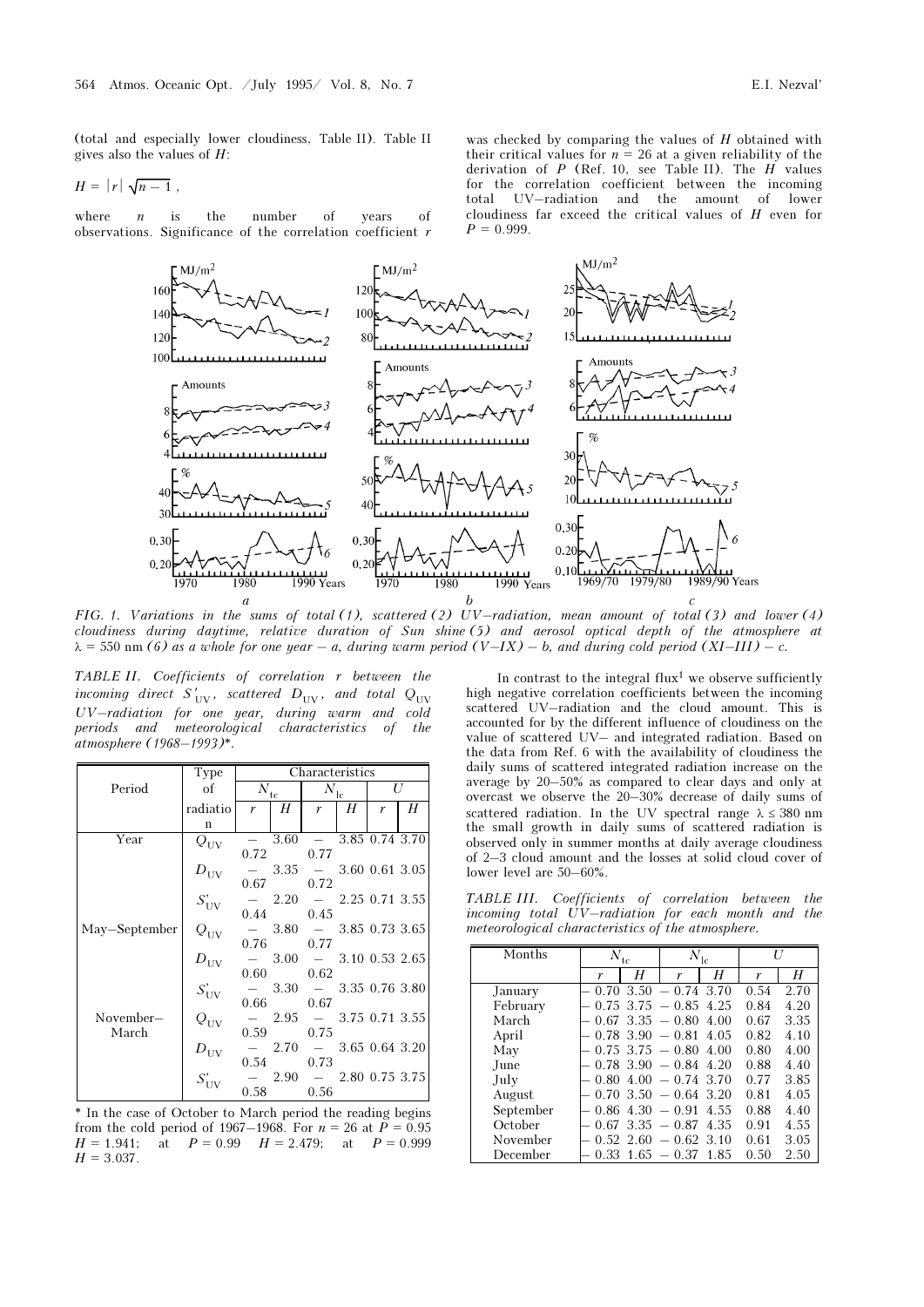For the direct UV–radiation, as it should be expected, the highest correlation is observed with the solar radiance time.

Based on the data from Table III, for most months one can see very high correlation between the monthly total UV–radiation and the cloud amount, except for their values in November and December. This is evidently explained by the fact that in these months the cloudiness reaches its peak and there are many days with the overcast. So the variations in the incoming UV–radiation are mainly determined by the cloud optical depth.

The lowest values of correlation between the incoming total UV–radiation and the duration of Sun shine are observed in November–January when the part of direct UV–radiation in the total one for a month is about 1–2%. As follows from our data, even in summer under cloudy conditions the total incoming UV–radiation is determined by scattered radiation (80%).

TABLE IV. Trends of radiation and meteorological characteristics of the atmosphere for one year, warm and cold periods, %.

| Characteristics     | Year       |      | $May-$ |              | November-March |         |  |
|---------------------|------------|------|--------|--------------|----------------|---------|--|
|                     |            |      |        | September    |                |         |  |
|                     | $t^*$<br>Δ |      | Λ      | $t^*$        | Δ              | $t^*$   |  |
| $Q_{UV}$            | - 16       |      |        | $-15 - 5.43$ | $-20$          | $-3.10$ |  |
|                     |            | 6.90 |        |              |                |         |  |
| $D_{\rm UV}$        | - 16       |      |        | $-16 - 5.90$ | $-18$          | $-2.88$ |  |
|                     |            | 6.44 |        |              |                |         |  |
| $N_{\rm tc}$        | 11         | 4.66 | 14     | 3.21         | 12             | 3.03    |  |
| $N_{\rm lc}$        | 21         | 5.37 | 27     | 3.30         | 27             | 3.67    |  |
| U                   | - 14       |      | $-12$  | $-2.21$      | $-30$          | $-3.04$ |  |
|                     |            | 3.74 |        |              |                |         |  |
| $\tau_a(\lambda_0)$ | 35         | 2.45 | 28     | 1.88         | 41             | 1.50    |  |

 $t_{cr} = 2.06$  at  $P = 0.95$ .

TABLE V. Trends of total UV–radiation and some meteorological characteristics of the atmosphere in different months,  $\%$ .

| Months    | $Q_{UV}$ |         | $N_{\rm tc}$   |         | $N_{\rm lc}$ |         |       |         |
|-----------|----------|---------|----------------|---------|--------------|---------|-------|---------|
| January   | $-20$    | $-2.56$ | 24             | 3.15    | 79           | 4.59    | $-59$ | $-2.68$ |
| February  | $-21$    | $-2.02$ | 31             | 2.69    | 60           | 2.23    | $-57$ | $-2.71$ |
| March     | $-22$    | $-3.04$ | 14             | 1.68    | 27           | 1.89    | $-15$ | $-0.96$ |
| April     | $-22$    | $-3.37$ | 11             | 2.03    | 27           | 2.63    | $-21$ | $-1.82$ |
| May       | $-5$     | $-0.90$ | $\mathfrak{D}$ | 0.28    | 17           | 0.87    | 8     | 0.54    |
| June      | $-19$    | $-4.03$ | 20             | 2.65    | 36           | 2.65    | $-21$ | $-2.28$ |
| July      | $-12$    | $-2.72$ | 15             | 1.77    | 15           | 1.09    | $-8$  | $-0.80$ |
| August    | $-19$    | $-3.40$ | 15             | 1.97    | 31           | 2.49    | $-16$ | $-1.80$ |
| September | 23       | $-3.05$ | 19             | 2.82    | 35           | 2.31    | $-29$ | $-1.82$ |
| October   |          | 0.14    | $-7$           | $-1.40$ | $-11$        | $-1.07$ | 34    | 1.15    |
| November  | 3        | 0.35    | $-5$           | $-1.31$ | $-11$        | 1.85    | 45    | 1.08    |
| December  |          | $-0.18$ | 0              | 0.15    | 3            | 0.38    | 30    | 0.78    |

Over the period under study we observed a marked decrease of both the incoming total and scattered UV– radiation. Data on regression analysis show that a significant negative linear trend takes place in the incoming UV–radiation comprising 15–20% depending on season. Significance of trends is estimated using the Student distribution parameter  $t$  (Table IV).

In Moscow conditions we observe a significant growth (up to 27% during warm season) of lower cloudiness. The growth of total cloudiness  $(11-14\%)$  during these years is somewhat less. In this case we observe a significant negative trend of relative duration of Sun shine varying from 12% in warm season and up to 28% in cold season.

As follows from Table V, the negative trend of UV– radiation in cold season is determined by the sharp radiation decrease in the second half of the season (I–III). In this case we can observe very large positive trends of lower cloudiness in January–February and sharp decrease of Sun shine duration in these months. In October–December trends of UV–radiation are lacking and in October and November the tendency of cloudiness decrease is observed although these variations are insignificant.

Based on the data presented we can conclude that the decrease of incoming UV–radiation is considerably due to the growth of cloudiness.

It should be noted that a significant increase of the mean annual values of lower cloudiness from 1964 to 1986, about 11%, was observed in Estonia.<sup>16</sup>

It seems likely that the cloudiness growth during the past 20–25 years was observed in the other regions of

European part of CIS. The papers by Klimenko $8,9$  have shown that during the past 25 years in the warm season in the southern half of European territory of the former Soviet Union the repetition of cyclonic processes increased sharply (147% of the mean over 100 years), that resulted in the cloudiness increase. In 1971–1990 during cold season we observe the increase of the number of cyclonic processes as well as sharp decrease of repetition of anticyclones (except those in Azores).

Close relation between the incoming UV–radiation and cloud amount or duration of Sun shine is observed when comparing with their integral–difference curves of distribution,<sup>7</sup> Fig. 2. This characteristics were obtained by summing deviations of the value under study for every year from its average. The dome–shaped curves indicate the existence of trends. It should be noted that from the middle of 1970's we observed the steady growth of cloudiness and the decrease in the incoming UV–radiation as compared to the average values during the observation period.

Based on the observation data, in Moscow a considerable growth of aerosol optical depth of the atmosphere is observed, however, due to strong variability of this value the above trend is recorded only over a two–year period. Nevertheless, the increase of atmospheric turbidity results also in the decrease of the incoming UV–radiation. Under urban conditions one of the reasons of the incoming decrease both of total and scattered UV–radiation may occur gradual increase of the number of absorbing aerosols.